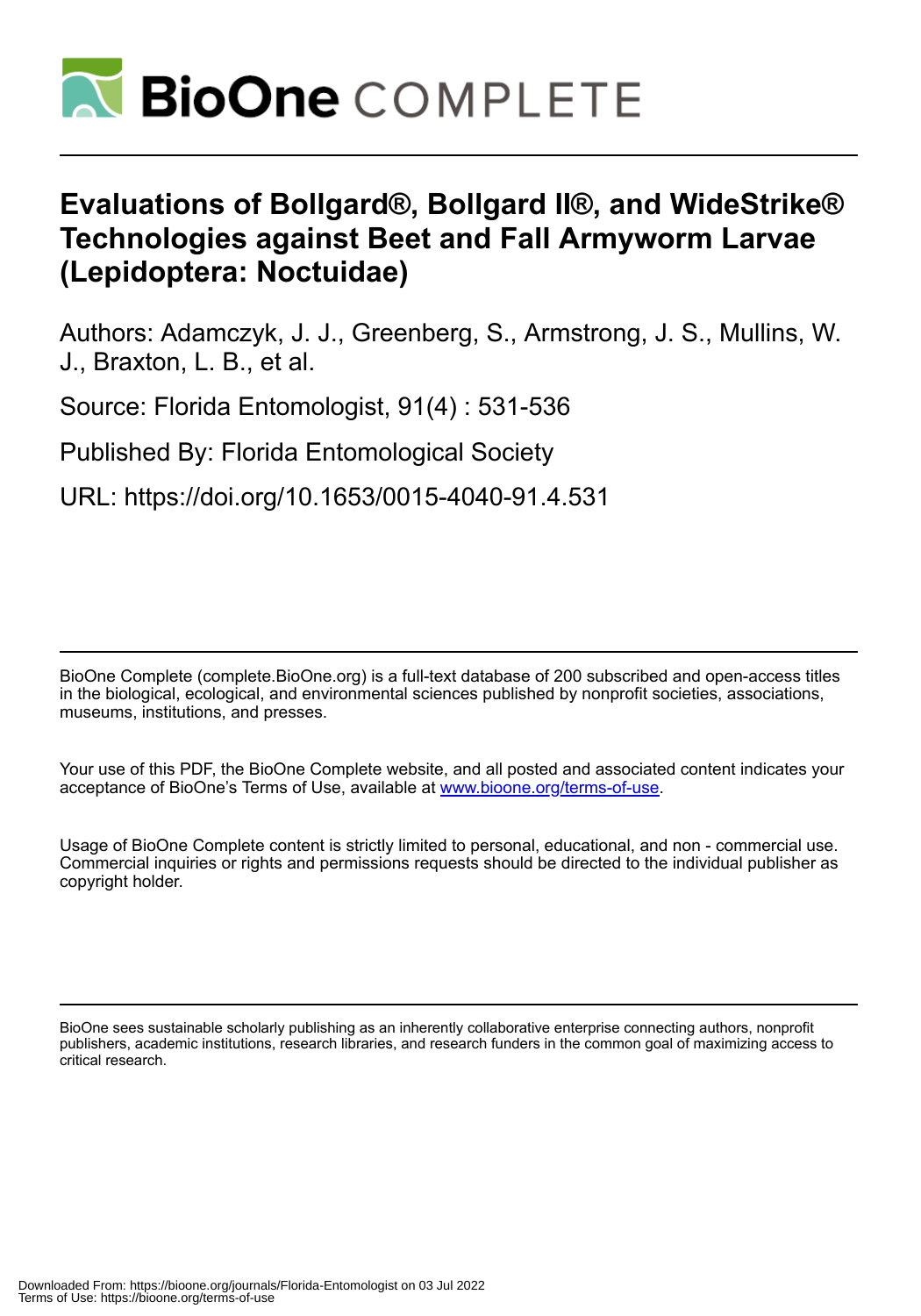# EVALUATIONS OF BOLLGARD®, BOLLGARD II®, AND WIDESTRIKE® TECHNOLOGIES AGAINST BEET AND FALL ARMYWORM LARVAE (LEPIDOPTERA: NOCTUIDAE)

J. J. ADAMCZYK, JR., S. GREENBERG, J. S. ARMSTRONG, W. J. MULLINS<sup>1</sup>, L. B. BRAXTON $^2$ , R. B. LASSITER $^2$ AND M. W. SIEBERT $^2$ USDA, ARS, KSARC, Beneficial Insects Research Unit, 2413 E. Hwy 83, Weslaco, TX 78501

1 Monsanto Co., St. Louis, MO

2 Dow AgroSciences LLC, Indianapolis, IN

#### **ABSTRACT**

Transgenic cottons containing the Bollgard®, Bollgard II® and WideStrike® traits were grown in 2005 and 2007 to examine the efficacy against beet armyworm *Spodoptera exigua* (Hübner) and fall armyworms *S. frugiperda* (J. E. Smith). Results suggest that both dualgene traits are more efficacious against these armyworm species than Bollgard®. In these studies, WideStrike® appears to be more efficacious against fall armyworms than Bollgard II®, while Bollgard II® is more efficacious against beet armyworms than WideStrike®. Possible reasons for these differences in efficacy are discussed.

Key Words: *Spodoptera exigua*, *Spodoptera frugiperda*, armyworms, transgenic cotton

#### RESUMEN

Clases de algodón transgénicos que tienen las características Bollgard®, Bollgard II® y WideStrike® fueron sembrados durante 2005 y 2007 para examinar la eficacia contra el gusano ejército de la remolacha, *Spodoptera exigua* (Hübner) y el gusano cogollero, *S. frugiperda* (J. E. Smith). Los resultados sugerieron que ambas lineas de los dúos genes son mas eficaz contra estas especies de gusanos que Bollgard®. En estos estudios, WideStrike® aparece ser mas eficaz contra el gusano cogollero que Bollgard II®, mientras que Bollgard II® es mas eficaz contra el gusano ejército de la remolacha que WideStrike®. Se discute las razones que son posibles para estas diferencias en eficacia.

Since the first Cry1Ac *Bacillus thuringiensis* Berliner (Bt) cotton variety was commercialized in 1996 (Bollgard ®, Monsanto Ag. Co., St. Louis, MO), advancements for insect control with transgenic technology has occurred that offer improved efficacy against many lepidopteran pests. Current varieties can contain Cry1Ac alone or they can be stacked with Cry2Ab (Bollgard® II, Monsanto Ag. Co.) or Cry1F (WideStrike®, Dow Agrosciences, Indianapolis, IN).

The beet armyworm, *Spodoptera exigua* (Hübner) is a secondary, but serious migratory pest of various vegetable and certain row crops in the southern part of the United States of America. Although larval feeding on cotton is primarily concentrated on foliage, larvae can cause devastating losses in yield during outbreaks (Hardee & Herzog 1997; Adamczyk et al. 1998). The fall armyworm, *S. frugiperda* (J. E. Smith) also is a destructive migratory pest of many crops in the Western Hemisphere, where it appears to be more common and widespread (Sparks 1979; Young 1979). Like the beet armyworm, this pest has the potential to damage both

conventional and Bollgard® cotton bolls (Adamczyk et al. 1998).

Although certain lepidopteran pests of cotton are controlled by Bollgard® cotton (e.g., tobacco budworms, *Heliothis virescens* (F.) and pink bollworms, *Pectinophora gossypiella* (Saunders)), the Cry1Ac δ-endotoxin in Bollgard® cotton is less effective for controlling beet and fall armyworms (MacIntosh et al. 1990; Adamczyk et al. 1998). Consequently, outbreaks of these pests on Bollgard® often need full application rates of foliar insecticide treatments to keep these populations below economic injury levels (Hood 1997; Smith 1997). The addition of other Cry proteins stacked with Cry1Ac (i.e., Bollgard II® and WideStrike®) has improved the efficacy against these armyworms (Adamczyk et al. 2001; Stewart et al. 2001; Adamczyk & Gore 2004). However, differences in survivorship of beet and fall armyworm larvae feeding on Bollgard II® versus WideStrike® cottons have been suggested, but never characterized or explained. The purpose of the study was to examine the efficacy of Bollgard II® and Wide-Strike® against beet and fall armyworms.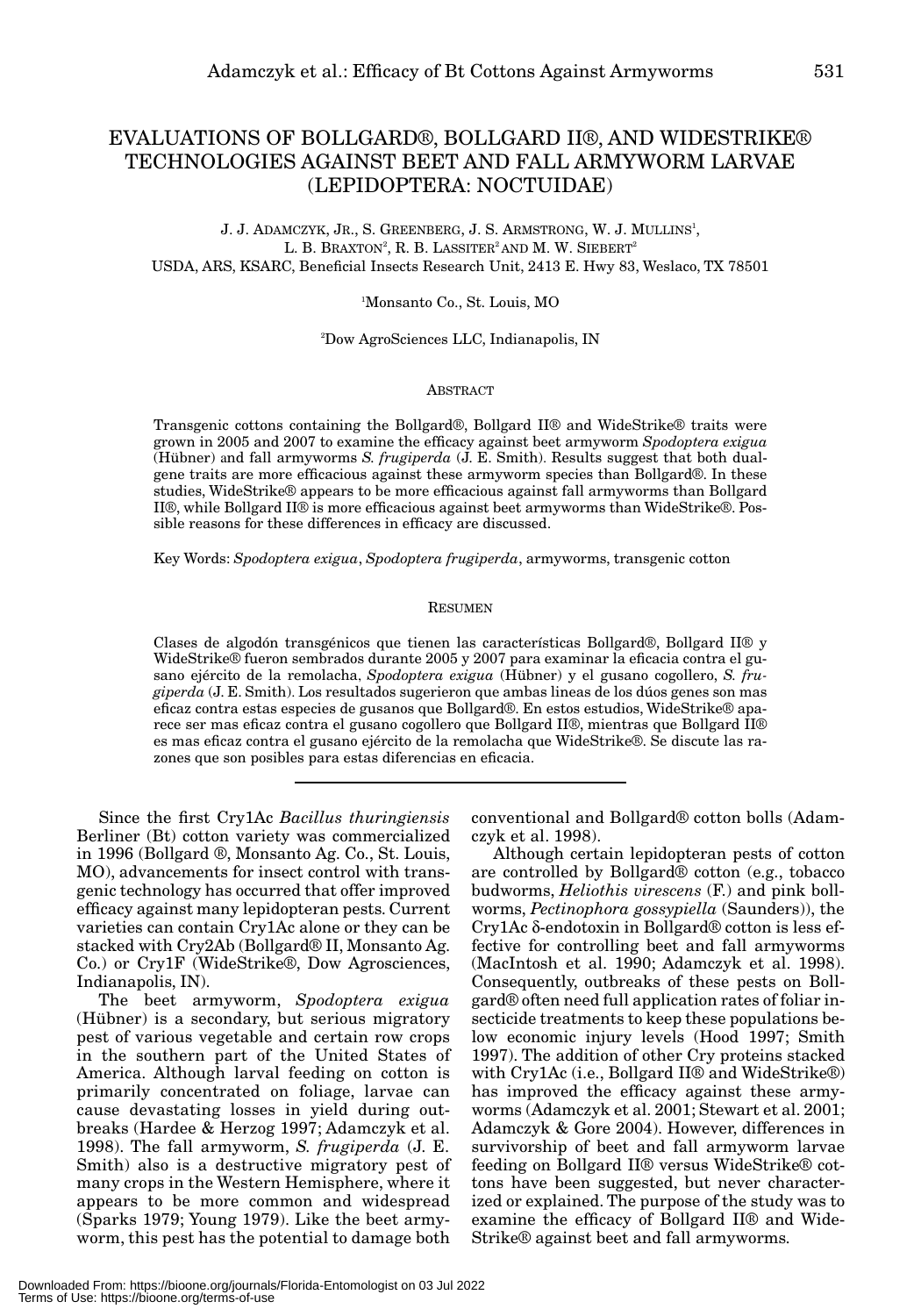# MATERIALS AND METHODS

# Field Plots

In May 2005 transgenic cotton varieties containing the Bollgard®, Bollgard II® and Wide-Strike® traits were planted in research plots in the Mississippi Delta near Stoneville, MS (Table 1). Plots consisted of 2 rows (1.0 m centers)  $\times$  10.67 m. All plots were arranged in a randomized complete block design with each variety replicated 4 times (once in each block). Only insecticides not active on Lepidoptera were applied to all plots throughout the season as dictated by local management practices. In Mar 2007 transgenic cotton varieties containing the Bollgard, Bollgard II® and WideStrike® traits were planted in strip plots in the lower Rio Grande Valley of Texas near Weslaco, TX (Table 1).

#### Insects

All Lepidoptera utilized in these studies were obtained from laboratory colonies maintained at the USDA, ARS located in Stoneville, MS or Weslaco, TX.

# Bioassays with Larvae

In 2005 bioassays were conducted with only fall armyworm larvae. A single neonate was placed into individual 9-cm diameter petri dishes (8) that each contained a moistened filter paper and a single lower leaf obtained from all plots for a total of 32 larvae per variety. Cotton plants were at peak bloom. The plates were covered with corresponding lids. After 5 d, surviving larvae were carefully transferred with a camel-hair brush into new petri dishes containing fresh filter paper and a new leaf. This procedure continued until pupation. At 7 and 10 d, larvae were prodded with a camel-hair brush and considered alive if coordinated movement was observed. Beginning at 15 d, plates were checked daily for the presence of pupae. Percent survival was analyzed by REML-ANOVA, and means were separated according to Fisher's Protected LSD (Littell et al. 1996; PROC MIXED, SAS Institute 2001).

In 2007 leaves obtained from various sections of the plant containing various transgenic traits were assayed for bioactivity against beet and fall armyworms. Individual leaves were placed into a  $50 \times 9$ -mm Tight-Fit Lid sealing Petri dish (BD Falcon® #351006, VWR International). Beet armyworms (5) were placed in a dish containing a terminal (upper canopy) leaf or a mid-canopy leaf (10 dishes per variety) for a total of 50 larvae per variety. Fall armyworm bioassays were conducted identically, except only mid-canopy leaves were used. Leaves were also collected from various are passaged for bioactivity against beet over a with contract with a camel-hair brush into new petri dishes containing fresh filter paper and a new leaf. This procedure continued until pupation. At 7 and 10 d, larvae were

| Year | Location       | Bt Trait           | Variety               | <b>Bt Endotoxins</b> | Owner of Bt Trait | Owner of Variety                        |
|------|----------------|--------------------|-----------------------|----------------------|-------------------|-----------------------------------------|
|      | Stoneville, MS | <b>Bollgard</b>    | St 4691B              | CrylAc               | Monsanto          | Stoneville (Bayer Cropscience)          |
|      | Stoneville, MS | 3ollgard II        | DP 424B11/RR          | CrylAc + Cry2Ab      | Monsanto          | Delta & Pineland (Monsanto)             |
| 2005 | Stoneville, MS | $\mathsf{Van-Bt}$  | DP 5415               | None                 | None              | Delta & Pineland (Monsanto)             |
| 2005 | Stoneville, MS | Von-Bt             | <b>SG 521 RR</b>      | None                 | None              | Delta & Pineland (Monsanto)             |
| 2005 | Stoneville, MS | $\mathsf{V}$ on-Bt | St 474                | None                 | None              | Stoneville (Bayer Cropscience)          |
| 2005 | Stoneville, MS | VideStrike         | Phy 470WR             | CrylAc+ CryiF        | DowAgrosciences   | Phytogen (Dow Agrosciences)             |
| 2007 | Veslaco, TX    | Bollgard           | DPL 444 BG/RR         | CrylAc               | Monsanto          | Delta & Pineland (Monsanto)             |
| 2007 | Weslaco, TX    | Bollgard I         | Americot 1532 BGII/RR | CrylAc + Cry2Ab      | Monsanto          | Americot                                |
| 2007 | Weslaco, TX    | Bollgard II        | St 4357 BGII/RRF      | CrylAc + Cry2Ab      | Monsanto          | Stoneville Seed Co. (Bayer Cropscience) |
| 2007 | Weslaco, TX    | Bollgard II        | DPL 424 BGII/RR       | CrylAc + Cry2Ab      | Monsanto          | Delta & Pineland (Monsanto)             |
| 2007 | Weslaco, TX    | 3ollgard I         | DPL 143 BGII/RR       | CrylAc + Cry2Ab      | Monsanto          | Delta & Pineland (Monsanto)             |
| 2007 | Weslaco, TX    | $\mathbf{N}$ on-Bt | Americot 262R         | None                 | None              | Americot                                |
| 2007 | $N$ eslaco, TX | Non-Bt             | Phy 425 RF            | None                 | None              | Dow Agrosciences                        |
| 2007 | $N$ eslaco, TX | $\sqrt{an-Bt}$     | DPL 5415 RR           | None                 | None              | Delta & Pineland (Monsanto)             |
| 2007 | $N$ eslaco, TX | VideStrike         | Phy 485 WRF           | $CryLc + CryLF$      | Dow Agrosciences  | Dow Agrosciences                        |
|      |                |                    |                       |                      |                   |                                         |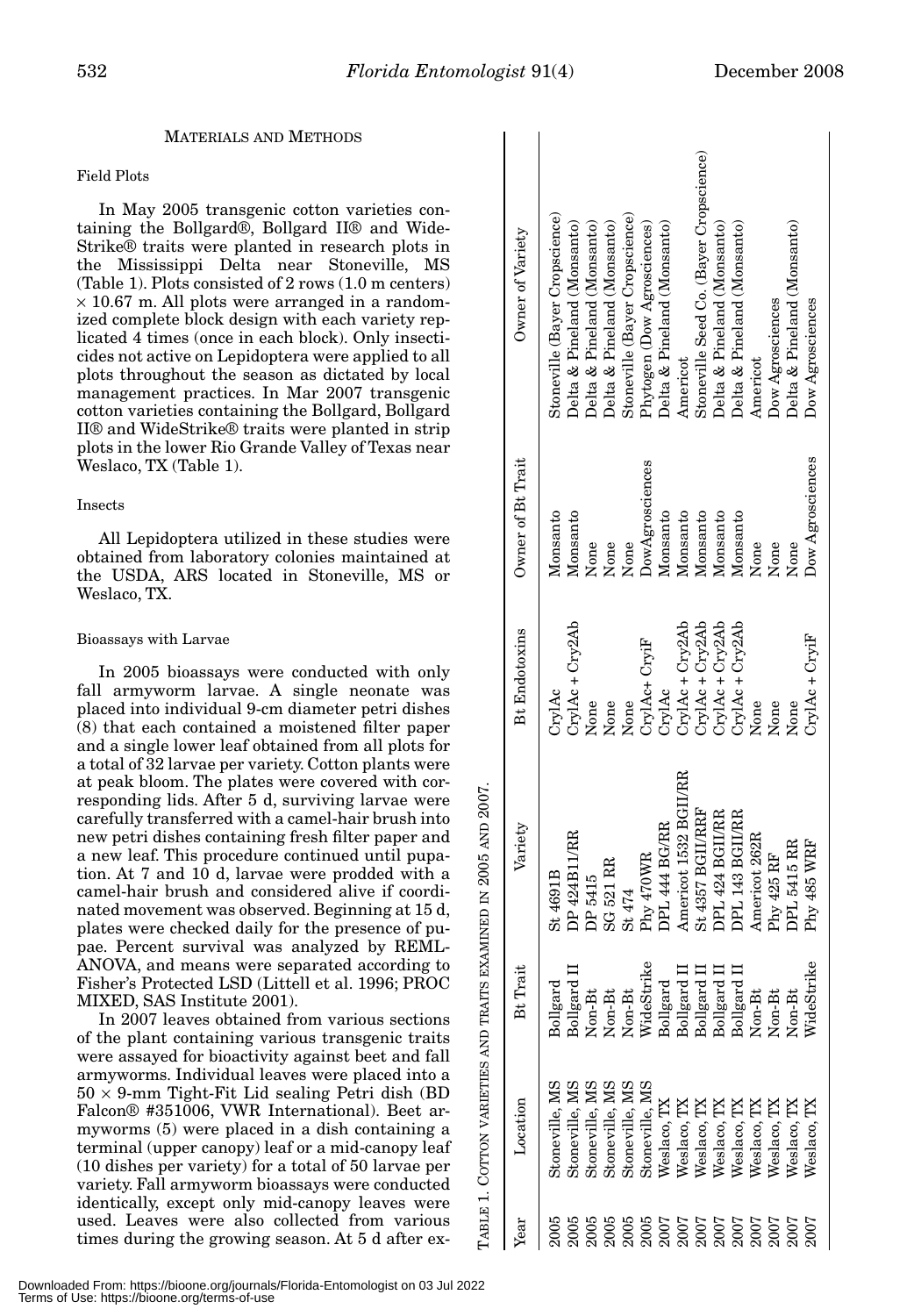posure to cotton tissue, larvae were prodded with a camel-hair brush and considered alive if coordinated movement was observed. Percent mortality by trait was analyzed by REML-ANOVA, and means were separated according to Fisher's Protected LSD (Littell et al. 1996; PROC MIXED, SAS Institute 2001).

#### Bioassays with Egg Masses

Inoculations of beet and fall armyworm egg masses to leaves located in various sections of the plant were conducted in 2007. In the laboratory, egg masses were deposited on nylon cloth placed on the top of adult rearing cages (3.79-L cardboard containers). For each inoculation, an egg mass of equal size (ca.  $100-300$  eggs per  $2.54 \text{ cm}^2$ ) cloth sample) was pinned to the underside of a leaf for all traits and covered with a cage that consisted of a condiment cup (118 mL) (Solo Co., Highland Park, IL) coupled with a hard plastic lid (Fig. 1). Five d after inoculations, the infested leaf and corresponding cages were harvested and transported to the laboratory. Leaf damage (0-5) was estimated with a categorical rating scale where 0% indicated no leaf damage, while 80- 100% of leaf consumption was given a value of 5. Damage ratings were analyzed by non-parametric statistics (SAS Institute 2001).

# RESULTS AND DISCUSSION

### Bioassays with Larvae

Both Bollgard II® and WideStrike® had significantly higher efficacy against fall armyworms than Bollgard® (Fig. 2 and Fig. 3); however, in both 2005 and 2007, WideStrike® had typically higher efficacy compared to Bollgard II®. It is interesting to note that larval development to pupation was observed for fall armyworms when fed Bollgard® or Bollgard II®, but not WideStrike®. In WideStrike® isolines containing only Cry1F or Cry1Ac, Adamczyk & Gore (2004) showed that the Cry1F protein provided greater efficacy compared to Cry1Ac against this pest. In addition, previous studies have shown little efficacy of Cry1Ac against fall armyworms (Adamczyk et al. 1998). We believe that the greater efficacy of Wide-Strike® compared to Bollgard II® against fall armyworms is primarily due to the action of the Cry1F protein. Although we did not evaluate isolines containing only Cry1F or Cry2Ab, our data suggests greater efficacy of Cry1F versus Cry2Ab against this pest.

The expression of the Cry1F protein affects beet armyworm survival both temporally and spatially. When using mid-canopy leaves sampled throughout the season, no significant differences  $(P > 0.05)$  were observed between the survival of beet armyworms fed Bollgard II® and Wide-Strike® (Fig. 4). However late in the season when beet armyworms were fed terminal leaves located in the upper part of the plant (i.e., upper-canopy leaves), survival of larvae on WideStrike® was very high (>%60) (Fig. 5). Siebert et al. (2009) reported that expression of Cry1F protein is greatest in mature leaves as compared to other structures such as terminal leaves, squares, flowers, and bolls, and that protein levels in mature leaves increases with age. This expression profile for Cry1F is very different than what was reported for Cry2Ab in Bollgard II®, where expression in all tissue appears to remain relatively constant





Fig. 1. Cages used to enclose egg masses.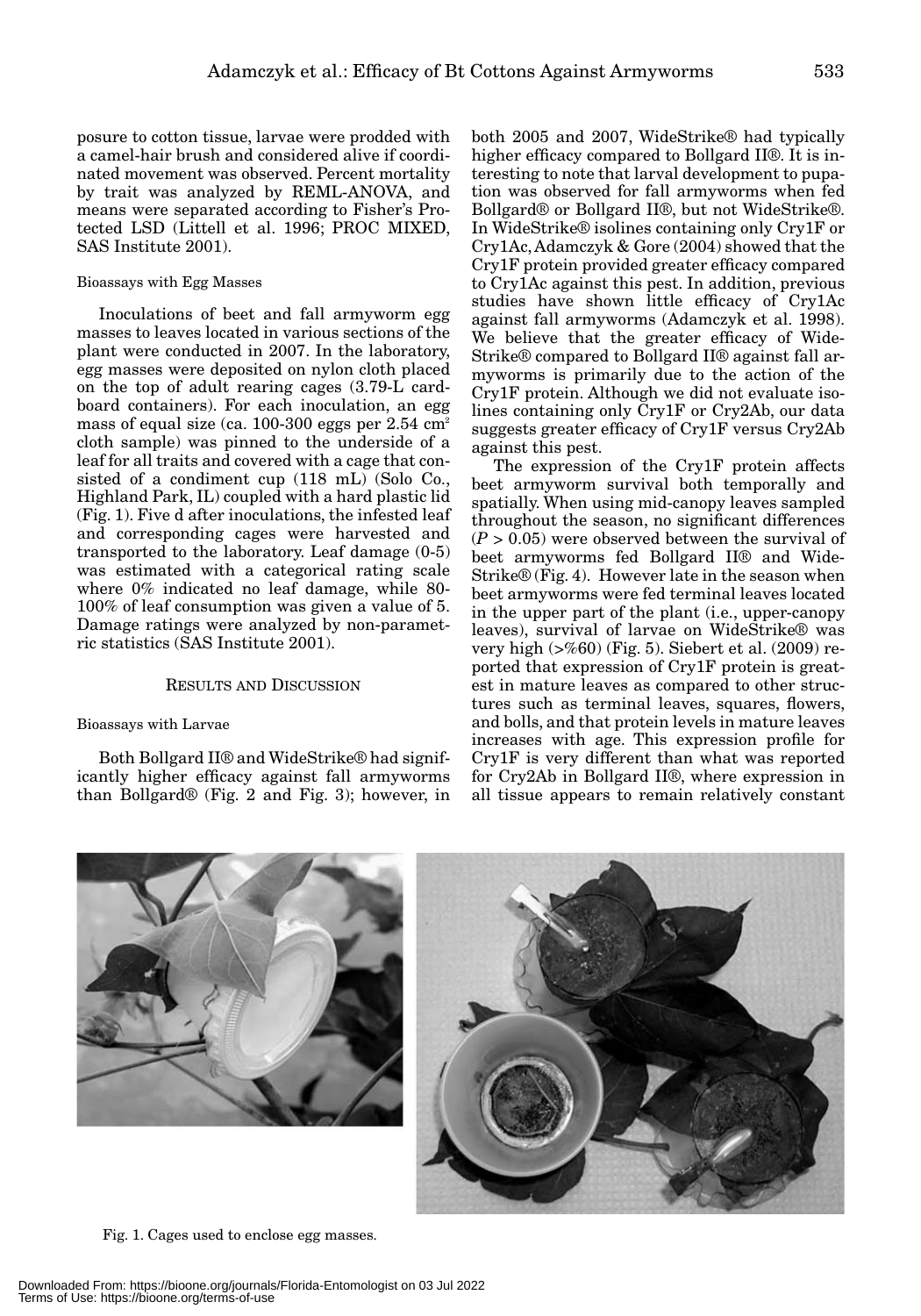

\* No survival

Fig. 2. Mortality of fall armyworms fed lower leaves, Stoneville, MS 2005.



Fig. 3. Mortality of fall armyworms at 5 d after exposure for bioassays with mid-canopy leaves sampled throughout the season, Weslaco, TX 2007.



Fig. 4. Mortality of beet armyworms at 5 d after exposure for bioassays with mid-canopy leaves sampled throughout the season, Weslaco, TX 2007.



Fig. 5. Mortality of beet armyworms at 5 d after exposure for bioassays with upper-canopy leaves sampled throughout the season, Weslaco, TX 2007.

over time Adamczyk et al. (2001). In addition, mortality at >109 DAP of beet armyworms on WideStrike® terminal leaves was similar to what was observed with Bollgard® which also contains a Cry1Ac-like transgene that provides little efficacy against both beet and fall armyworms (Stewart et al. 2001; Adamczyk et al. 1998; Adamczyk & Gore 2004). We believe that low levels of Cry1F protein reported for new foliage (e.g., young terminal leaves) as compared to mature, fully expanded leaves may partially explain the low mortality observed against beet armyworms. Furthermore, our field studies with leaves collected from different portions of the plant supports these temporal and spatial conclusions. More damage was observed from beet armyworms feeding on WideStrike® leaves compared to Bollgard II® leaves in the upper canopy compared to the middle canopy (Fig. 6). Even with the presumed greater efficacy of Cry1F compared to Cry2Ab against the fall armyworm, this same trend was observed (Fig. 7). Regardless of transgenic trait, it is interesting to note that more damage was observed for both armyworm species caged on leaves located in the upper canopy. This may be partially explained by greater amounts of secondary plant compounds, as well as a thicker leaf cuticle, for leaves located lower in the plant canopy. In some situations, we believe that beet armyworms may need supplemental foliar insecticides for controlling outbreak populations that may be feeding on young tissues especially late in the season where Cry1F levels do not have the time to build to provide adequate control.

Various transgenes that are used to produce cotton with the WideStrike® trait may partially explain the observed protein expression profile of Cry1F. In particular, the *cry1F* trait in Wide-Strike® is regulated by the (4ocs) DeltaMas 2' Promoter. Previous studies have shown that the dual promoter of *Agrobacterium tumefaciens*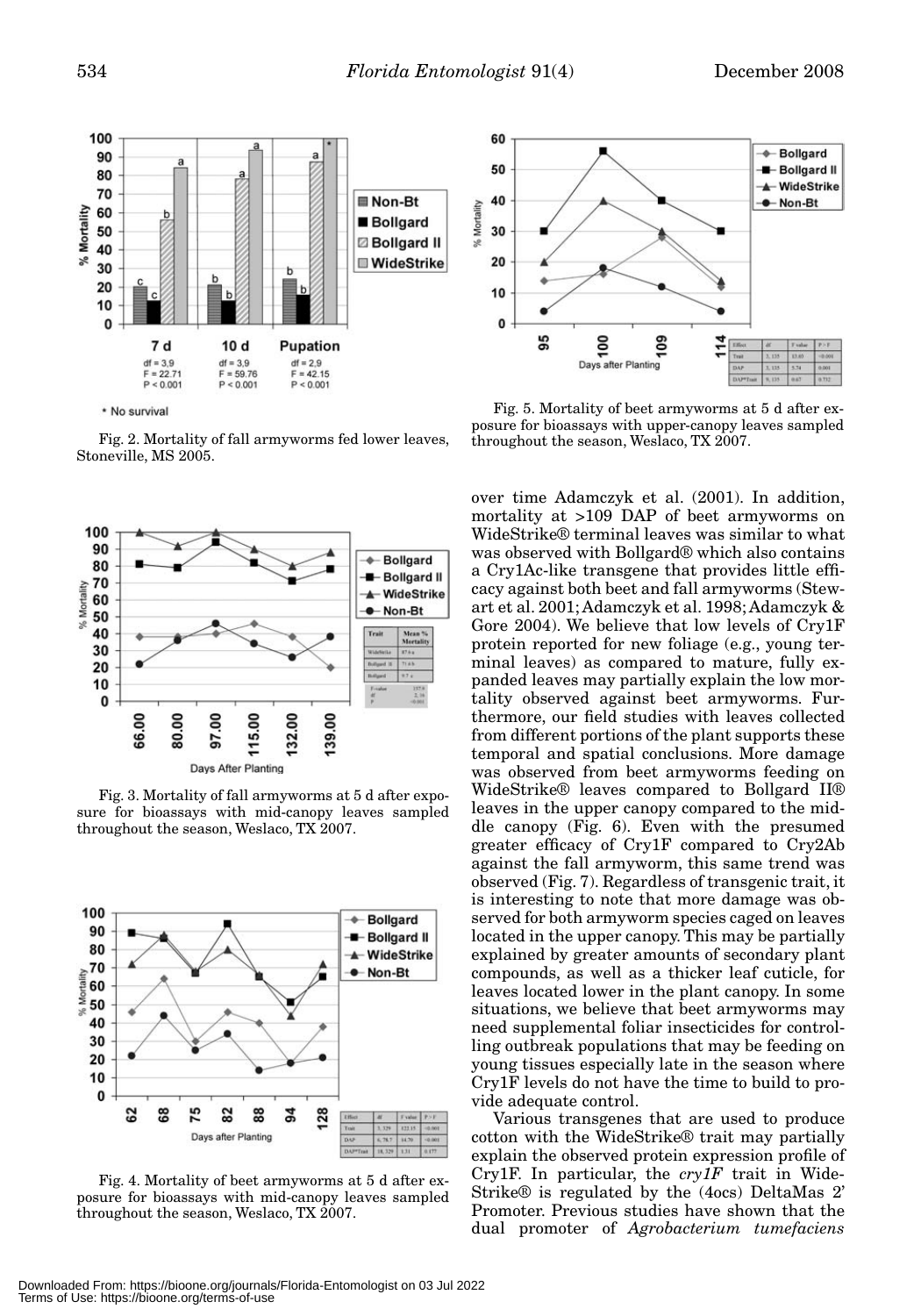

Fig. 6. Damage ratings for beet armyworms caged in the field on various cotton leaves located in the upper (A) and middle (B) canopy, Weslaco, TX 2007. Kiskal-Wallis Test: upper, *P* = 0.039; middle, *P* = 0.001. Cultivars: DP 143 BGII/RR & St 4357BGII/RRF (Bollgard II®), Phy 485 WR (WideStrike®), Phy 425 RR (Non-Bt).

mannopine synthase (*mas*) genes is regulated by plant growth hormones, and that the activity of the *mas* dual promoters increases basipetally in developing plants; it has also been reported that the apical meristem contains a factor that inhibits stimulation of *mas* promoter activity (Langridge et al. 1989). However, it is important to note that WideStrike® traits contain enhancers that make the promoter more constitutive, whereby losing sensitivity to hormones (US Patent: 5,955,646). Thus, further research is needed to determine the various plant mechanisms that confer protein expression for the Wide-Strike® traits.

#### ACKNOWLEDGMENTS

We thank the efforts of Alex Gomezplata, Carlos Gracia, Jay Alejandro Frank Garza, and Chuy Caballero for helping with rearing insects and conducting bioassays. Mention of a trademark, warranty, proprietary product or vendor does not constitute a guarantee by the USDA and does not imply approval or recommendation of the product to the exclusion of others that may be suitable.



Fig. 7. Damage ratings for fall armyworms caged in the field on various cotton leaves located in the upper (A), middle (B), and lower (C) canopy, Weslaco, TX 2007. Kiskal-Wallis Test: upper,  $P < 0.001$ ; middle,  $P = 0.002$ ; lower, P = 0.076. Cultivars: DP 143 BGII/RR (Bollgard II®), Phy 485 WR (WideStrike®), Phy 425 RR (Non-Bt).

#### REFERENCES CITED

- ADAMCZYK, JR., J. J., AND J. GORE. 2004. Laboratory and field performance of cotton containing Cry1Ac, Cry1F, and both Cry1Ac and Cry1F (WideStrike®) against beet armyworm and fall armyworm larvae (Lepidoptera: Noctuidae). Florida Entomol. 87: 427- 432.
- ADAMCZYK, JR., J. J., L. C. ADAMS, AND D. D. HARDEE. 2001. Field efficacy and seasonal expression profiles